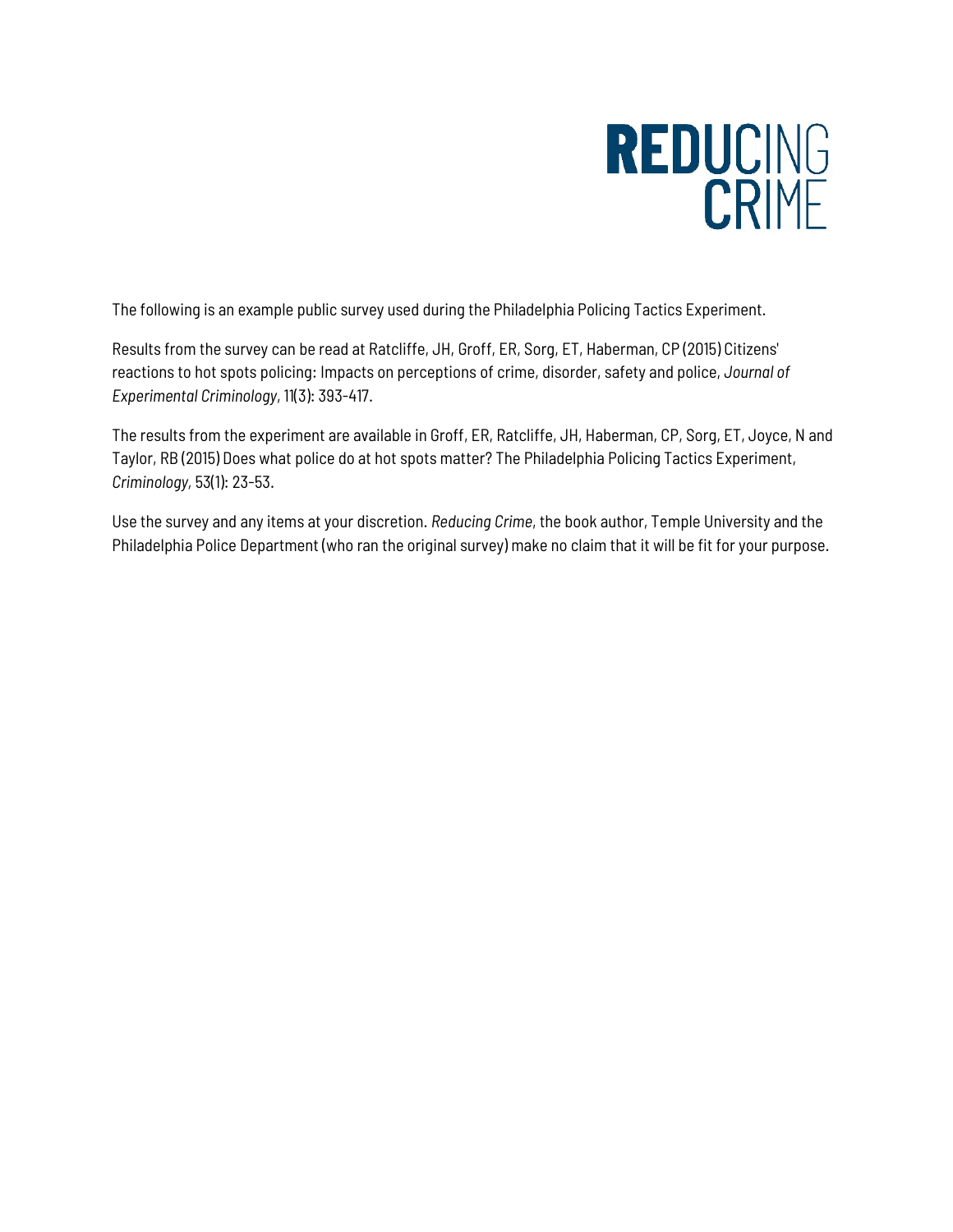**INSTRUCTIONS:** The following questions will ask your opinions regarding how much of a problem certain things are in the community you currently live in. For each question, please check the box corresponding to how big of a problem you consider each of the following items. They are on a scale of one through five ranging from a "Big problem" to "Not a problem". If you feel that that your opinion falls in between "somewhat of a problem" and the other two responses, you may check the box in between.

|    |                                                                                              | <b>Big</b><br>Problem |                | Somewhat of<br>a Problem |                          | Not a<br>Problem |
|----|----------------------------------------------------------------------------------------------|-----------------------|----------------|--------------------------|--------------------------|------------------|
|    | 1. Abandoned cars in the streets or alleys                                                   | $\perp$               | $\overline{2}$ | 3                        | $\overline{4}$           | 5                |
|    | 2. Abandoned houses or other empty buildings in the<br>area                                  | 1                     | $\overline{2}$ | 3                        | $\overline{\mathcal{L}}$ | 5                |
|    | 3. Excessive noise, such as barking dogs, loud parties,<br>and loud car stereos              | $\mathbf 1$           | $\overline{2}$ | 3                        | $\sqrt{\phantom{a}}$     | 5                |
|    | 4. Trash, junk or litter on the streets, sidewalks, or in<br>vacant lots                     | $\mathbf 1$           | $\overline{2}$ | 3                        | 4                        | 5                |
|    | 5. The vandalism of homes, buildings, or properties,<br>such as breaking windows or graffiti | $\mathbf 1$           | $\overline{2}$ | 3                        | $\overline{4}$           | 5                |
|    | 6. People or landlords allowing their property to<br>become run down                         | $\mathbf 1$           | $\overline{2}$ | 3                        | $\overline{4}$           | 5                |
| 7. | Homeless people or vagrants                                                                  | $\perp$               | $\overline{2}$ | 3                        | $\sqrt{\phantom{a}}$     | 5                |
| 8. | Teenagers hanging out or causing disturbances                                                | 1                     | $\overline{2}$ | 3                        | $\overline{4}$           | 5                |
|    | 9. Truancy; that is, kids not being in school during<br>school hours when they should be     | $\perp$               | $\overline{2}$ | 3                        | $\sqrt{\phantom{a}}$     | 5                |
|    | 10. Teenagers using drugs or alcohol                                                         | $\mathbbm{1}$         | $\overline{2}$ | 3                        | $\sqrt{\phantom{a}}$     | 5                |
|    | 11. People being robbed, beaten-up, or mugged on the<br>streets                              | $\perp$               | $\overline{2}$ | 3                        | 4                        | 5                |
|    | 12. People being killed                                                                      | $\mathbf 1$           | $\overline{2}$ | 3                        | $\overline{4}$           | 5                |
|    | 13. People being threatened with guns                                                        | $\perp$               | $\overline{2}$ | $\mathsf 3$              | $\sqrt{\phantom{a}}$     | 5                |
|    | 14. People being sexually assaulted                                                          | $\mathbf 1$           | $\overline{2}$ | 3                        | $\overline{4}$           | 5                |
|    | 15. People being threatened with knives or other<br>weapons (not including guns)             | $\perp$               | $\overline{2}$ | $\mathsf 3$              | $\mathcal{A}$            | 5                |
|    |                                                                                              | <b>Big</b><br>Problem |                | Somewhat of<br>a Problem |                          | Not a<br>Problem |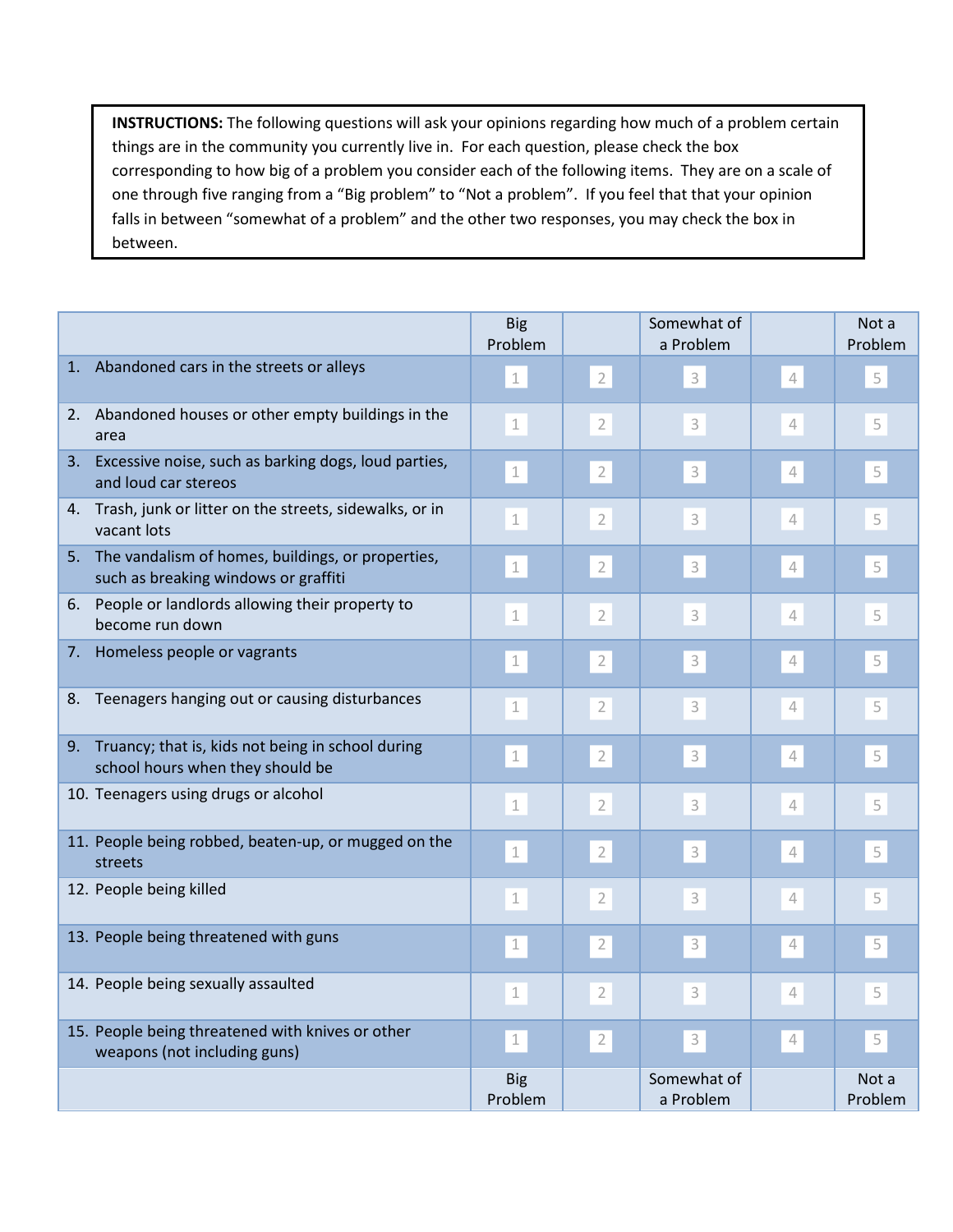| 16. People being the victims of violent crime                                           | $\perp$       | $\overline{2}$ | 3 | 4              | 5 |
|-----------------------------------------------------------------------------------------|---------------|----------------|---|----------------|---|
| 17. Shootings and violence by gangs                                                     | $\mathbbm{1}$ | $\sqrt{2}$     | 3 | $\overline{4}$ | 5 |
| 18. People breaking into other people's homes                                           | $\perp$       | $\overline{2}$ | 3 | 4              | 5 |
| 19. People breaking into or stealing cars                                               | $\mathbf 1$   | $\sqrt{2}$     | 3 | $\overline{4}$ | 5 |
| 20. Drug dealing on the street                                                          | $\perp$       | $\overline{2}$ | 3 | 4              | 5 |
| 21. Drug dealing from houses or other buildings                                         | $1\,$         | $\overline{2}$ | 3 | 4              | 5 |
| 22. The streets being too dark at night                                                 | $\perp$       | $\overline{2}$ | 3 | 4              | 5 |
| 23. The lack of members in your community interested<br>in crime prevention activities  | $1\,$         | $\overline{2}$ | 3 | 4              | 5 |
| 24. The police not being responsive to the concerns of<br>citizens in your neighborhood | $\perp$       | $\overline{2}$ | 3 | 4              | 5 |

**INSTRUCTIONS**: The following questions will ask your opinions regarding your neighborhood and the police officers that work in your neighborhood. For each statement, please check the box corresponding with whether you strongly disagree, disagree, are neutral (neither agree nor disagree), agree, or strongly agree.

|                                                                          | Strongly<br><b>Disagree</b> | <b>Disagree</b> | <b>Neutral</b> | Agree          | Strongly<br>Agree |
|--------------------------------------------------------------------------|-----------------------------|-----------------|----------------|----------------|-------------------|
| 25. I feel safe walking the streets of my neighborhood<br>during the day | 1                           | $\overline{2}$  | 3              | $\overline{4}$ | 5                 |
| 26. I feel safe walking the streets of my neighborhood<br>after dark     | $\mathbf{1}$                | $\overline{2}$  | 3              | $\overline{4}$ | 5                 |
| 27. I feel safe taking the bus or trolley at night                       | $\perp$                     | $\overline{2}$  | 3              | 4              | 5                 |
| 28. I feel safe taking the bus or trolley during the<br>daytime          | 1                           | $\overline{2}$  | 3              | $\overline{4}$ | 5                 |
| 29. I feel safe taking the subway at night                               | 1                           | $\overline{2}$  | 3              | $\overline{4}$ | 5                 |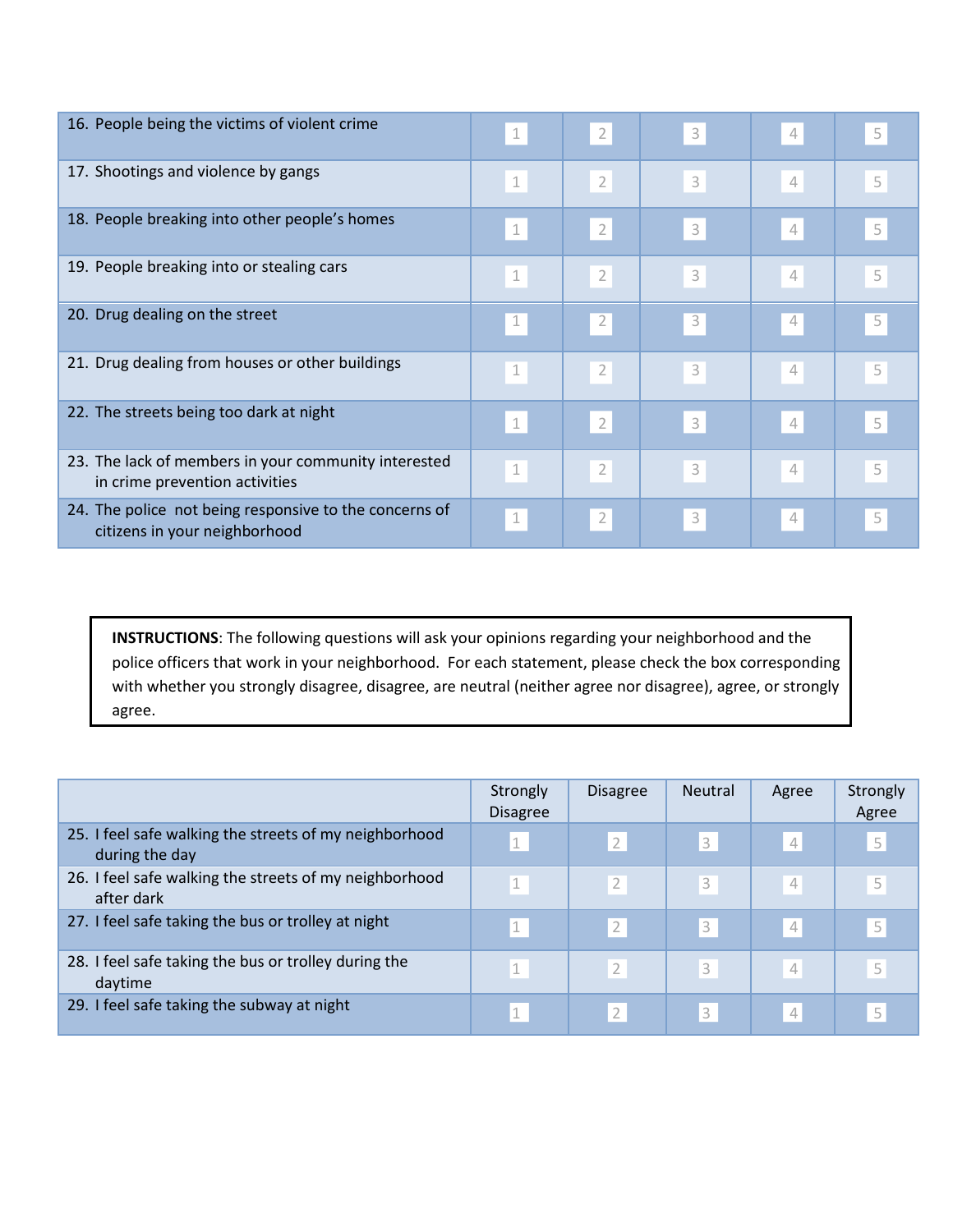|                                                                                                                                         | Strongly<br><b>Disagree</b> | <b>Disagree</b> | Neutral                   | Agree                                                                      | Strongly<br>Agree |
|-----------------------------------------------------------------------------------------------------------------------------------------|-----------------------------|-----------------|---------------------------|----------------------------------------------------------------------------|-------------------|
| 30. I feel safe taking the subway during the daytime                                                                                    | $\mathbf 1$                 | $\overline{2}$  | $\mathsf{3}$              | $\mathcal{L}$                                                              | 5                 |
| 31. I feels safe driving my car through Philadelphia (If<br>you do not drive, you may skip this question)                               | $\perp$                     | $\overline{2}$  | 3                         | $\sqrt{\phantom{a}}$                                                       | 5                 |
| 32. The police should spend more time working with<br>community members and groups to solve problems                                    | $\perp$                     | $\overline{2}$  | $\overline{\mathbf{3}}$   | $\overline{4}$                                                             | 5                 |
| 33. The police should spend more time than they<br>already do investigating serious crimes, serious<br>criminals, and suspicious people | $\mathbf 1$                 | $\overline{2}$  | $\ensuremath{\mathsf{3}}$ | $\sqrt{\phantom{a}}$                                                       | 5                 |
| 34. The police should give more tickets for even minor<br>law violations                                                                | $\perp$                     | $\sqrt{2}$      | 3                         | $\overline{4}$                                                             | $\overline{5}$    |
| 35. Officers seem content staying in their patrol cars<br>rather than interacting with citizens                                         | $\mathbf{1}$                | $\overline{2}$  | 3                         | 4                                                                          | 5                 |
| 36. Citizens and police officers work together to solve<br>problems                                                                     | $\perp$                     | $\overline{2}$  | $\ensuremath{\mathsf{3}}$ | $\sqrt{\phantom{a}}$                                                       | 5                 |
| 37. The officers in this city are usually intimidating                                                                                  | $\overline{1}$              | $\overline{2}$  | 3                         | 4                                                                          | 5                 |
| 38. The police do not make enough contact with citizens                                                                                 | $\mathbbm{1}$               | $\overline{2}$  | $\mathsf{3}$              | $\overline{\mathcal{L}}$                                                   | 5                 |
| 39. In general, Philadelphia police officers treat all<br>citizens equally according to the law                                         | $\mathbf 1$                 | $\overline{2}$  | 3                         | 4                                                                          | 5                 |
| 40. The police in this city are usually courteous                                                                                       | $\mathbf 1$                 | $\overline{2}$  | 3                         | $\sqrt{ }$                                                                 | $\overline{5}$    |
| 41. The police are fair when dealing with people                                                                                        | $\mathbf 1$                 | $\overline{2}$  | 3                         | $\overline{4}$                                                             | 5                 |
| 42. The police stop too many people on the street<br>without good reason                                                                | $\mathbf 1$                 | $\overline{2}$  | 3                         | $\mathcal{A}% _{0}=\mathcal{A}_{\mathrm{C}}\times\mathcal{A}_{\mathrm{C}}$ | 5                 |
| 43. Philadelphia Police officers are usually honest                                                                                     | $\perp$                     | $\overline{2}$  | 3                         | $\mathcal{A}% _{0}=\mathcal{A}_{\mathrm{C}}\times\mathcal{A}_{\mathrm{C}}$ | 5                 |
| 44. Most police officers in my neighborhood use only<br>the amount of force necessary to accomplish their<br>tasks                      | $\perp$                     | $\overline{2}$  | 3                         | $\mathcal{L}_{\!\scriptscriptstyle\Gamma}$                                 | $\overline{5}$    |

**Survey continues on the following page**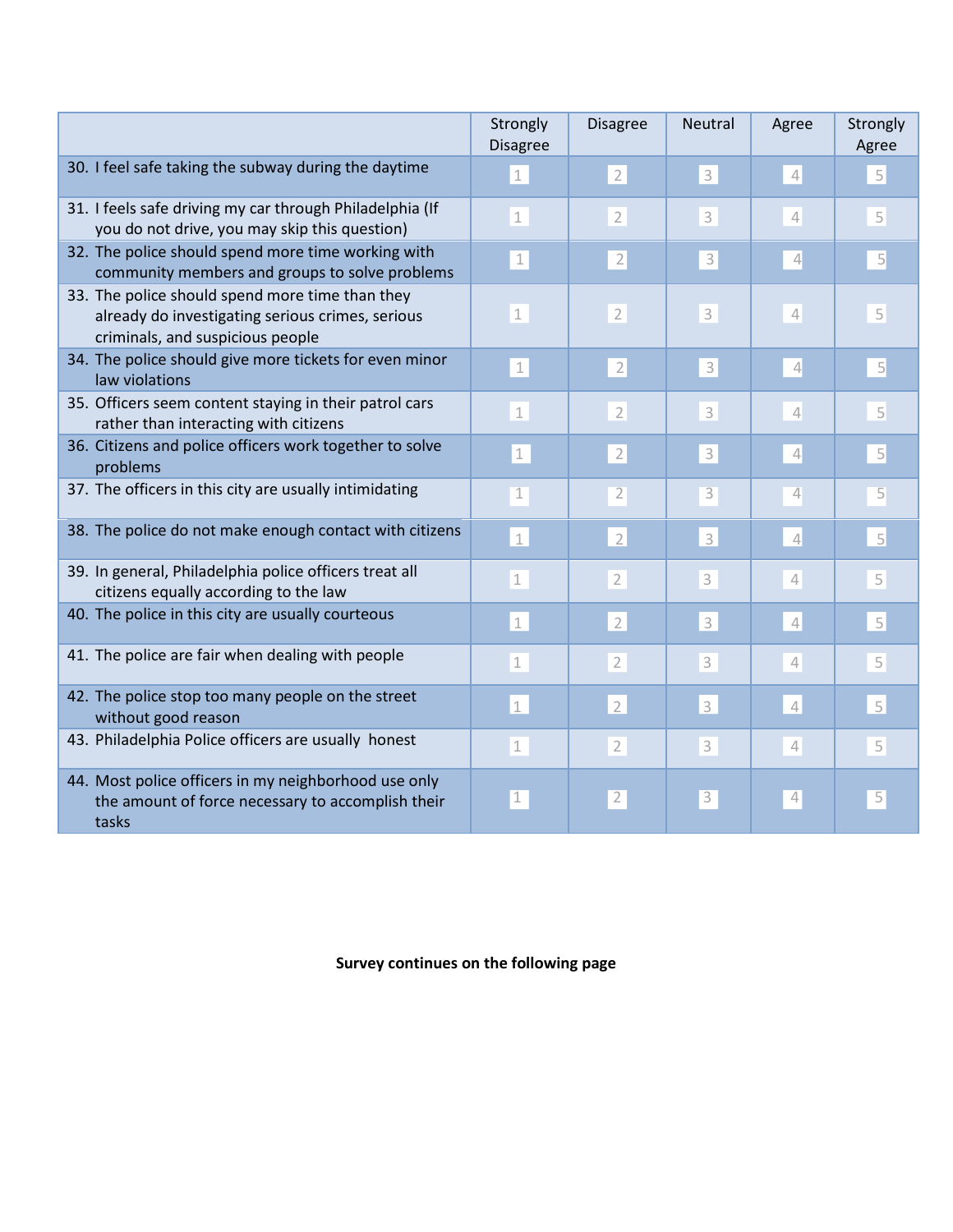**Instructions:** The following questions will ask your opinions on how well you believe the police department is performing in a number of areas. Please check the box corresponding to how well you believe the police are doing in regards to each of the following statements.

|                                                                                                                                                | Very<br>Poor | Poor                     | Fair | Good           | Very<br>Good   |
|------------------------------------------------------------------------------------------------------------------------------------------------|--------------|--------------------------|------|----------------|----------------|
| 45. How good are the police doing in dealing with the<br>problems that really concern people in your<br>neighborhood                           | $\perp$      | $\overline{2}$           | 3    | $\overline{4}$ | 5              |
| 46. How good a job are the police doing in keeping<br>order on the streets and sidewalks                                                       | $\perp$      | $\overline{2}$           | 3    | 4              | 5              |
| 47. How would you rate the job the police are doing in<br>reducing violent crimes such as assault, rape,<br>robbery, and homicide              |              |                          | 3    | 4              | $\overline{5}$ |
| 48. How would you rate the job the police are doing in<br>reducing non-violent crimes such as burglary, auto<br>theft, and theft from vehicles | $\vert$ 1    | $\overline{2}$           | 3    | $\overline{4}$ | 5              |
| 49. How good a job are the police doing in solving<br>crimes once they occur                                                                   | $\mathbf 1$  | $\overline{2}$           | 3    | $\overline{4}$ | 5              |
| 50. How good a job are the police doing in preventing<br>crime in your neighborhood                                                            | $\mathbf{1}$ | $\overline{\phantom{a}}$ | 3    | $\overline{4}$ | 5              |

**INSTRUCTIONS:** So that we get an understanding of who has responded to our survey, please fill out the following background questions

### 51. Please indicate your race

| African-American | Caucasian | Hispanic | Pacific<br>Islander/Asian | Other<br>Please List |
|------------------|-----------|----------|---------------------------|----------------------|
|                  |           |          |                           |                      |

# 52. What is your age?

| Under 18 | $18 - 24$ | 25-29 | 30-34 | 35-49 | 50-54 | Over 55 |
|----------|-----------|-------|-------|-------|-------|---------|
|          |           |       |       |       |       |         |
|          |           |       |       |       |       |         |